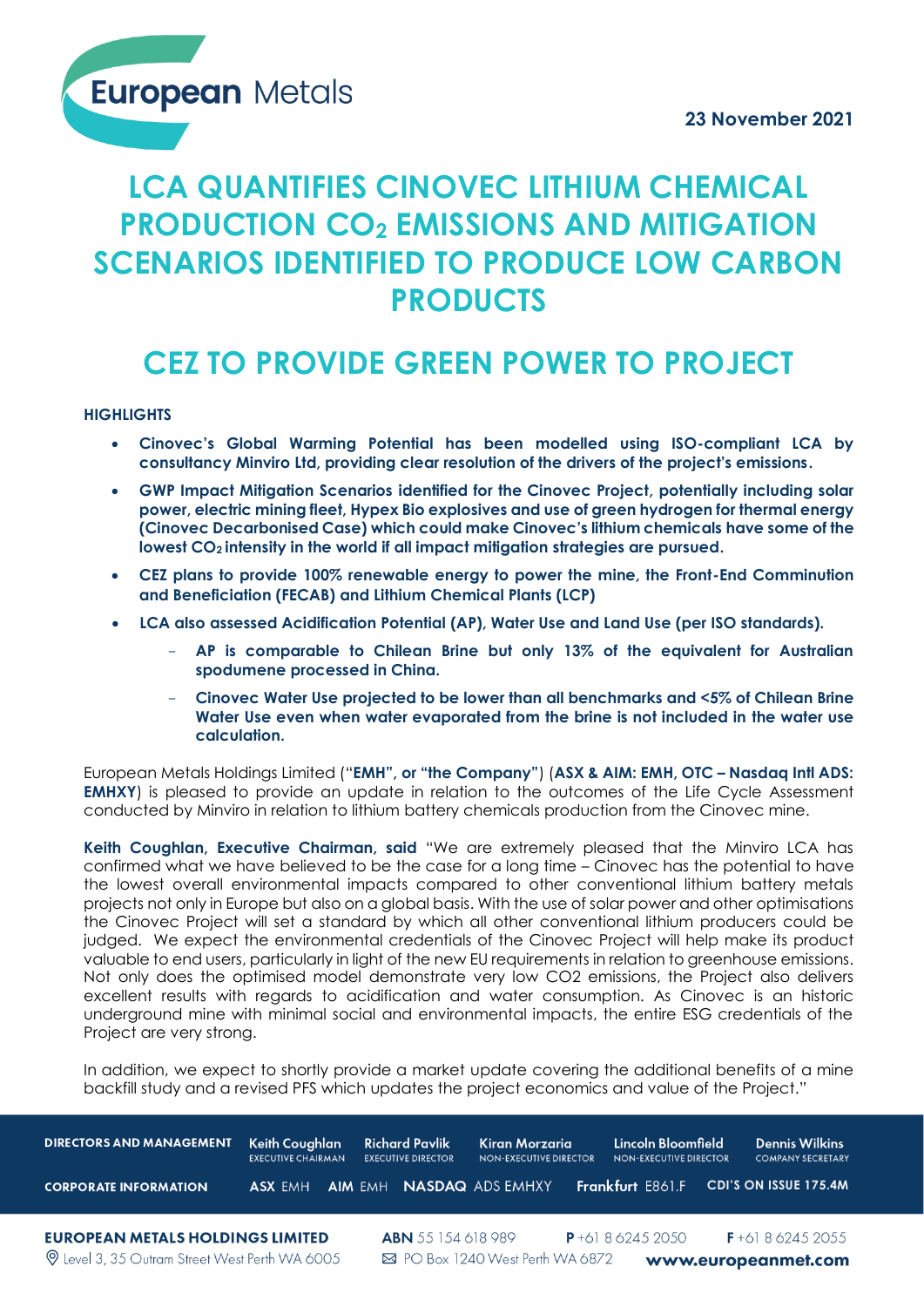

#### **MINE, FECAB AND LCP TO BE POWERED BY SOLAR POWER PLANT**

CEZ, EMH's joint venture partner in in the Cinovec Lithium Project, plans to provide 100% renewable energy to power the mine, the Front-End Comminution and Beneficiation (FECAB) And Lithium Chemical Plants (LCP). CEZ currently owns renewables installations with aggregate power generation capacity of 1720 MW. This capacity will increase by 1500 MW by 2025.

The renewable energy sources will be capable of providing all the required power for all aspects of the Cinovec Project including the mine, the FECAB plant as well as the Lithium Chemical Plant under normal operating conditions. The Company is also considering the use of electric mining equipment to further reduce the CO<sup>2</sup> footprint at Cinovec.

#### **CINOVEC LIFE CYCLE ASSESSMENT**

As previously announced, Minviro (a UK-based and globally recognised sustainability and life cycle assessment consultancy) was engaged to conduct a Life Cycle Assessment (**LCA**) for the Cinovec Project's proposed lithium battery-grade chemicals, Lithium Carbonate (**Li2CO3**) and Lithium Hydroxide Monohydrate (**LiOH**) (refer to the Company's ASX release dated 10 June 2021). The LCA was completed at the end of 3Q21 and the full results underwent independent external QA/QC peer review, including ISO compliance review, before finalisation.

The Minviro work has assessed the LCA for both Li<sub>2</sub>CO<sub>3</sub> and LiOH based upon the PFS studies published by EMH for Li2CO<sup>3</sup> (refer to the Company's ASX release dated 19 April 2017) and LiOH (refer to the Company's ASX release dated 17 June 2019) (together the **PFS**). The work included assessments of Global Warming Potential (**GWP**), Acidification Potential (**AP**), Water Use and Land Use compared with the most relevant global benchmarks with proven flowsheets for lithium chemicals production (Chilean brine; Australian spodumene; and US sedimentary clay).

Minviro also assessed GWP reduction strategies being advanced by Geomet management (as part of the ongoing Definitive Feasibility Study) to reduce the carbon footprint of Cinovec, including full electrification of the mine and mining vehicle fleet; sourcing all electrical power for both the mine and lithium processing plant from a proposed co-developed photovoltaic cell array adjacent to the Cinovec processing plant; and green hydrogen as replacement for conventional gas in the ore roasting process (**Decarbonization Case**).

The LCA was conducted according to the requirements of the ISO-14040:2006 and ISO-14044:2006, including a third-party review from LCA experts to ensure that the LCA study is scientifically robust.

#### **Results of the Life Cycle Assessment**

#### **LiOH Production**

LiOH products can have different environmental impacts depending on the natural resource they are produced from and the process technology chosen in flowsheets. A comparison of how the Cínovec LiOH product will compare to existing process pathways is shown below in Figure 1.

The GWP for the Cinovec PFS case is expected to be around  $16.6$  kg CO<sub>2</sub> eq. per kg LiOH. For LiOH from Chilean brine, the GWP is estimated to be 6.6 kg  $CO<sub>2</sub>$  eq. per kg LiOH. For Australian spodumene converted in China the impact is 15.5 kg CO<sub>2</sub> eq. per kg LiOH. LiOH produced from Nevada sedimentary clay resources has a GWP that is calculated to be 20.7 kg CO<sub>2</sub> eq. per kg LiOH. The GWP calculated for the Cinovec Decarbonised case which would involve a number of significant modifications to the project as considered in the 2019 PFS could be one of the lowest in the world, estimated to be around 2.9 kg CO<sup>2</sup> eq. per kg LiOH The GWP for the Cinovec PFS case is expected to be around 16.6 kg CO<sub>2</sub> eq. per kg LiOH. For LiC Chilean brine, the GWP is estimated to be 6.6 kg CO<sub>2</sub> eq. per kg LiOH. For Australian spod converted in China the impact is

For all five production routes shown in Figure 1 the chemical processing is the largest driver of the impact. Transport is minimal for all routes except for the Australian spodumene route, where the spodumene concentrate is transported to China; and the LiOH product from all production routes is transported 400

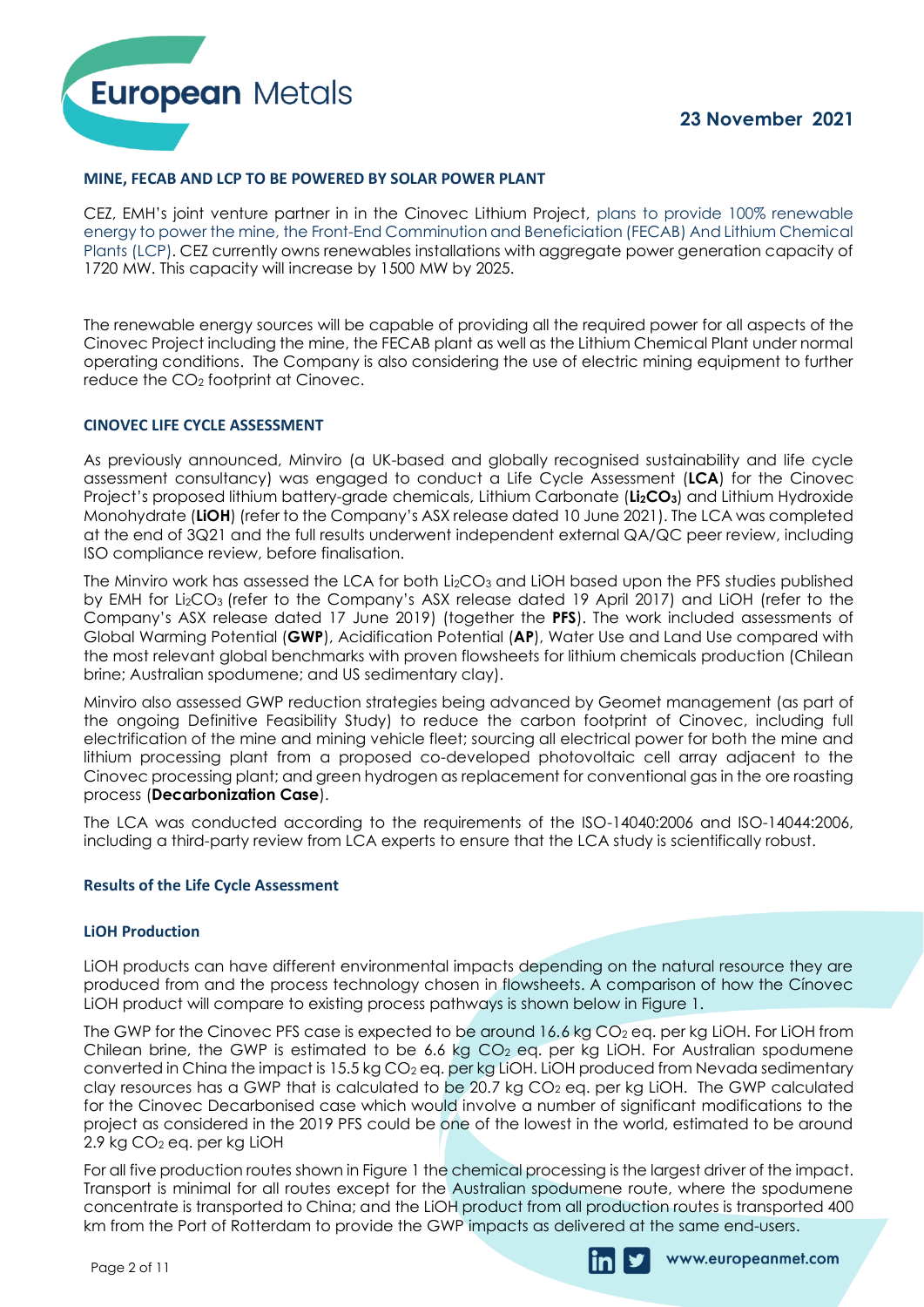



## **Global Warming Potential of Different Hydroxide Products**

Figure 1: GWP Impact of LiOH produced from Cinovec PFS (2019), the theoretical Cinovec Decarbonised Case, for Chilean Brine, Australian Spodumene converted in China and US Sedimentary Clay. Source: Minviro

The Acidification Potential (AP) impact of the Cínovec product and the three comparison scenarios is shown in Figure 2. The AP impact for Chilean brine is the lowest: 0.03 mol H<sup>+</sup> eq. per kg LiOH, followed by the AP impact of the Cínovec project which is calculated to be 0.05 mol H<sup>+</sup> eq. per kg LiOH. The AP impact is much higher for the spodumene production route and the US sediment route: 0.47 and 0.36 mol H+ eq. per kg LiOH respectively. This is mainly due to the embodied AP impact of sodium hydroxide used in the process. The AP impact of the Cinovec Decarbonised scenario is not included, as for a number of decarbonised characterisation factors, no AP impact is currently available.

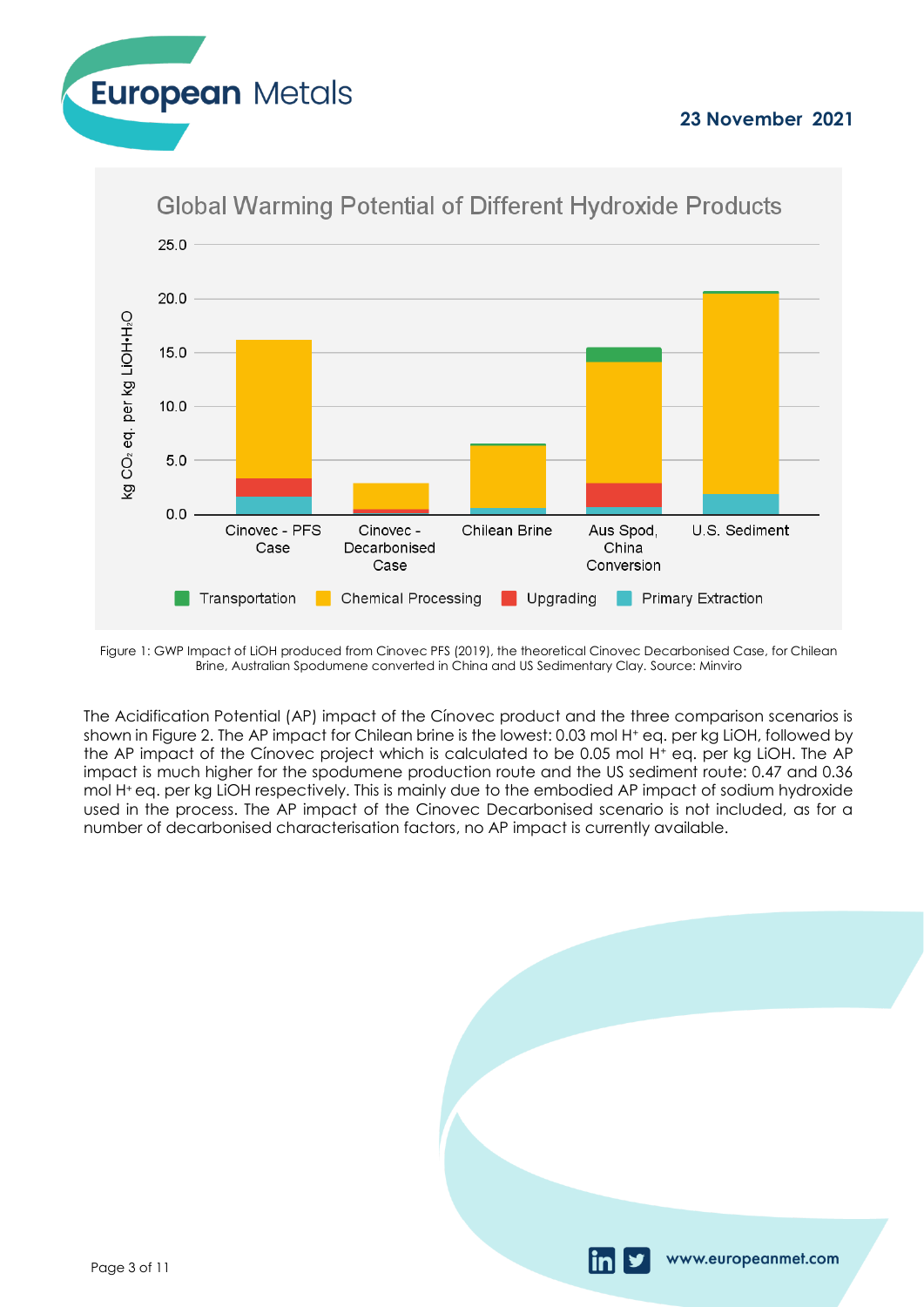www.europeanmet.com





Figure 2: AP Impact of LiOH produced from Cinovec PFS (2019) and for Chilean Brine, Australian Spodumene converted in China and US Sedimentary Clay. Source: Minviro

The water use impact for the four scenarios is shown in Figure 3. The water use has been split into direct water use and the associated increase of the AWARE water scarcity factor. For all three comparison scenarios, a water scarcity factor is used according to the AWARE Methodology used by Minviro for comparing freshwater use at different locations. Since the Atacama is the driest place in the world, freshwater use is considered 100x more impactful to ecosystems than it is in places like the Czech Republic where there is plenty of water. Again, the Cínovec Decarbonised scenario is not included, as the impact on water use of the decarbonisation scenarios is not available.



Figure 3: Water Impact of LiOH produced from Cinovec PFS (2019) and for Chilean Brine, Australian Spodumene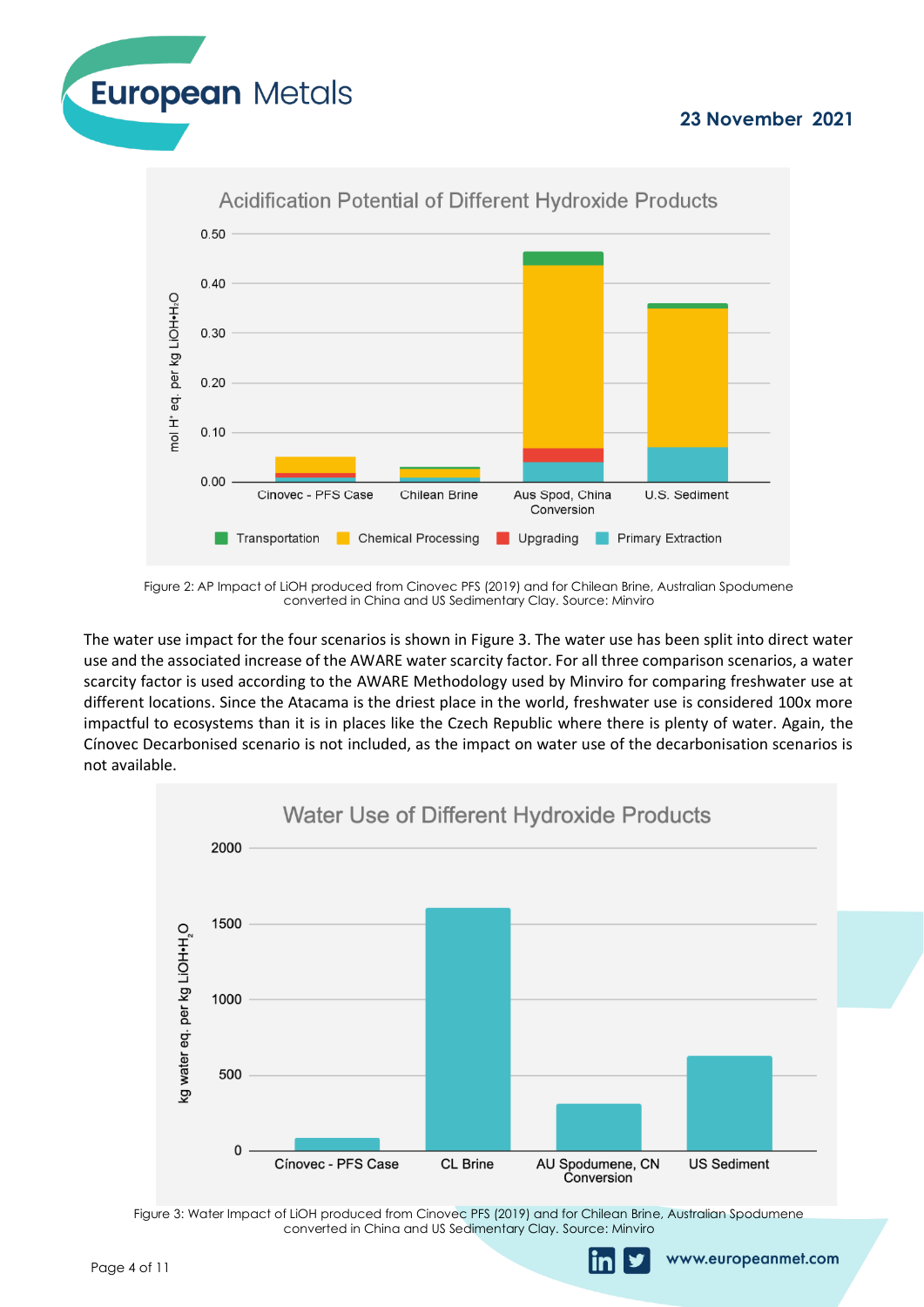

#### **Li2CO<sup>3</sup> Production**

As with LiOH, Li<sub>2</sub>CO<sub>3</sub> products can have different environmental impacts depending on the natural resource they are produced from and the process technology chosen in flowsheets. A comparison of how the Cínovec carbonates product GWP impact will compare to existing process pathways is shown below in Figure 4.

The GWP calculated for the Chilean brine is the lowest: 2.7 kg  $CO<sub>2</sub>$  eq. per kg Li<sub>2</sub>CO<sub>3</sub>. For the Cinovec PFS case, the Li<sub>2</sub>CO<sub>3</sub> product has a GWP of 15.2 kg CO<sub>2</sub> eq. per kg Li<sub>2</sub>CO<sub>3</sub>. Li<sub>2</sub>CO<sub>3</sub> produced from Nevada sedimentary clay resources has a GWP that is calculated to be 18.1 kg CO<sub>2</sub> eq. per kg Li<sub>2</sub>CO<sub>3</sub>. For Australian spodumene converted in China the impact is  $24.2$  kg CO<sub>2</sub> eq. per kg Li<sub>2</sub>CO<sub>3</sub>. Li<sub>2</sub>CO<sub>3</sub> produced from the Cinovec De-carbonised case has a GWP that is calculated to be 2.4 kg  $CO<sub>2</sub>$  eq. per kg Li<sub>2</sub>CO<sub>3</sub>.

For all production routes shown, the chemical processing is again the largest driver of the impact. Transport impact is minimal for all routes except for the Australian spodumene route, where the spodumene concentrate is transported to China and the Li<sub>2</sub>CO<sub>3</sub> product from all production routes is transported 400 km from the Port of Rotterdam to provide the GWP impacts as delivered at the same end-users.



Figure 4: GWP Impact of Li<sub>2</sub>CO<sub>3</sub> produced from Cinovec PFS (2019), the theoretical Cinovec Decarbonised Case, for Chilean Brine, Australian Spodumene converted in China and US Sedimentary Clay. Source: Minviro

The AP impact of the Cínovec product and the three comparison scenarios is shown in Figure 5. The AP impact for Chilean brine is the lowest: 0.03 mol H+ eq. per kg Li<sub>2</sub>CO<sub>3</sub>. The AP impact calculated for the Cínovec PFS case is 0.05 mol H+ eq. per kg Li<sub>2</sub>CO<sub>3</sub>. The AP impact for Li<sub>2</sub>CO<sub>3</sub> produced from spodumene is again higher: 0.28 mol H+ eq. per kg Li2CO3. For US Sedimentary Clay, the AP impact is calculated to Figure 4: GWP Impact of Li<sub>2</sub>CO<sub>3</sub> pro<br>Chilean Brine, Australian Sp<br>The AP impact of the Cínovec pro<br>impact for Chilean brine is the love<br>Cínovec PFS case is 0.05 mol H+ eq. p<br>is again higher: 0.28 mol H+ eq. p<br>be 0.33 mol

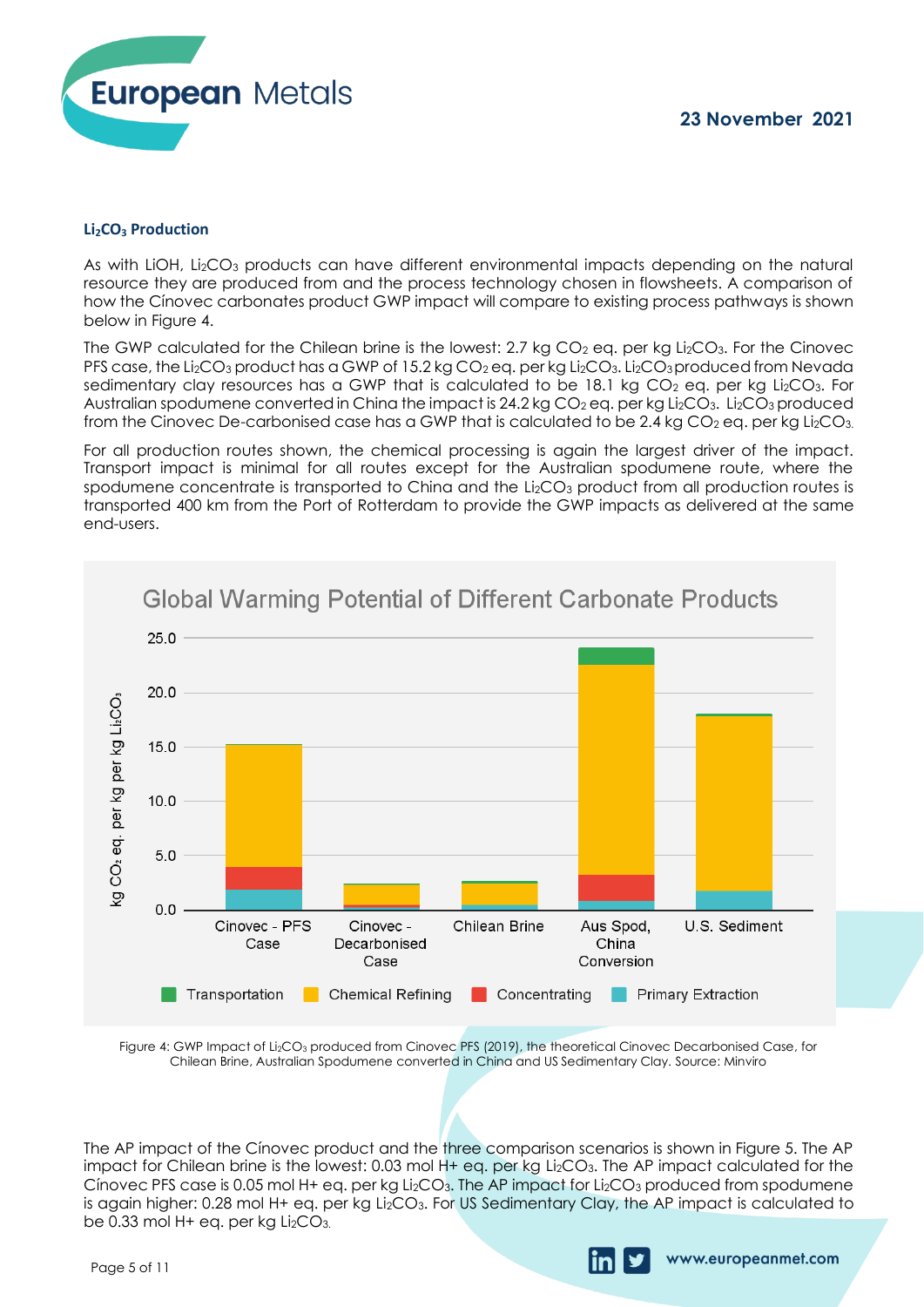www.europeanmet.com





Figure 5: AP Impact of Li<sub>2</sub>CO<sub>3</sub> produced from Cinovec PFS (2019), for Chilean Brine, Australian Spodumene converted in China and US Sedimentary Clay. Source: Minviro

The water use impact for the four scenarios is shown in Figure 6. The decarbonised scenario is not included. The water use has been split into direct water use and the associated regional water consumption increases due the AWARE water scarcity factor. For all three comparison scenarios the increase due to the water scarcity impact increases the water impact significantly compared to the direct water use and the water use of consumed electricity and materials. The water use impact of the Cinovec Li2CO3 product is 68.7 kg water eq. per kg Li2CO3.



Figure 6: Water Impact of Li $_2$ CO $_3$  produced from Cinovec PFS (2019), for Chilean Brine, Australian Spodumene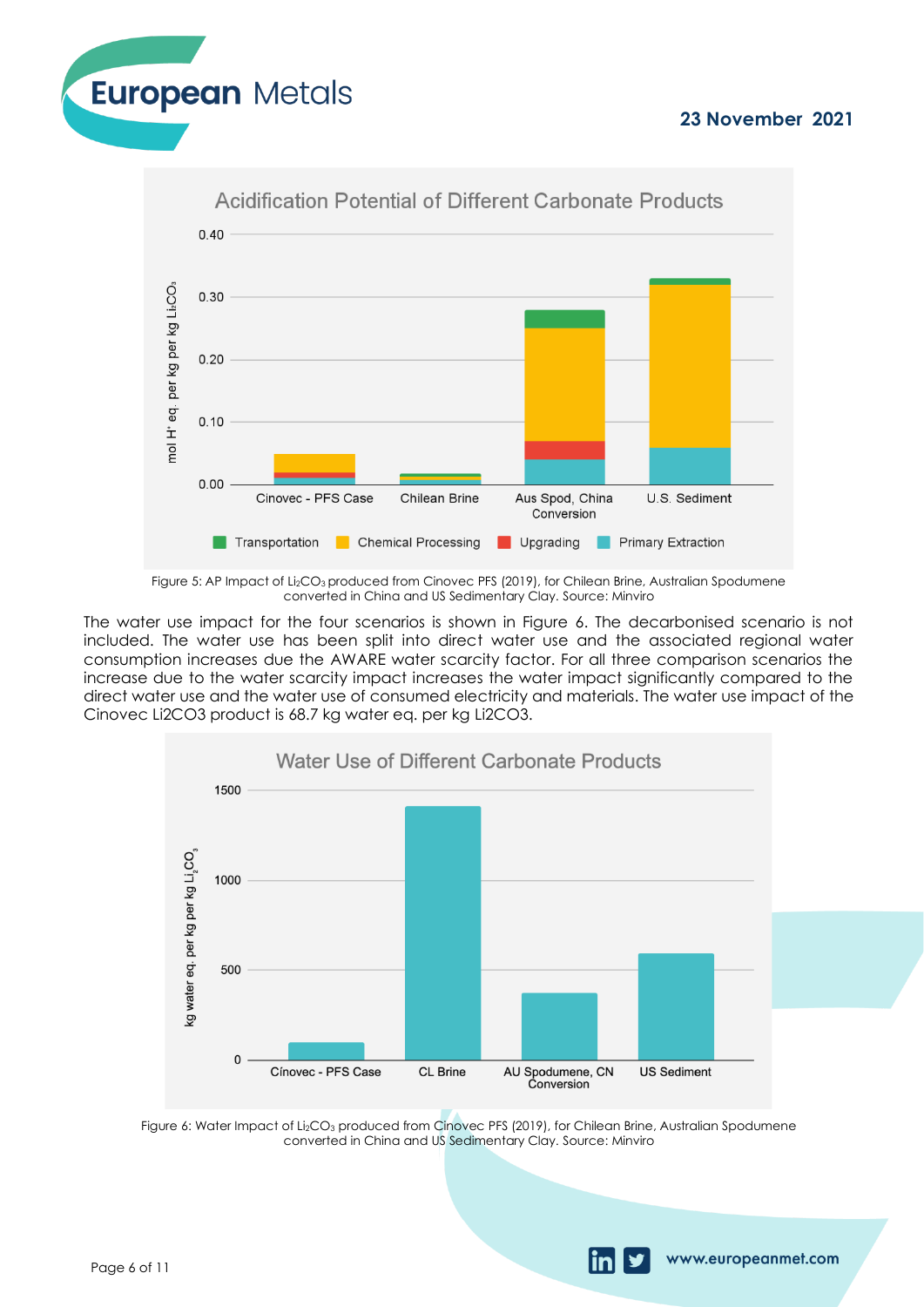

www.europeanmet.com



#### **GWP IMPACT MITIGATION SCENARIOS FOR THE CINOVEC PROJECT (CINOVEC DECARBONISATION CASE)**

#### **2030 Czech Electricity Grid mix**

CEZ s.a. notified Minviro that the electricity generation within the Czech Republic will reduce its reliance on coal as a primary means of electricity generation by 2030. The revised grid mix was modelled by Minviro.

When assuming the Czech electricity grid mix for 2030, the GWP of impact of the LiOH product decreases from 16.6 to 12.1 kg CO<sub>2</sub> eq. per kg LiOH. For Li<sub>2</sub>CO<sub>3</sub>, the GWP impact decreases from 15.7 to 11.1 kg CO<sub>2</sub> eq. per kg Li<sub>2</sub>CO<sub>3</sub> for the Czech Republic 2030 electricity grid mix.

#### **Solar Power Plant**

When renewable electricity is incorporated from a photovoltaic source, the contribution of the GWP impact of electricity reduces from 7.9 kg  $CO<sub>2</sub>$  eg. per kg LiOH (Czech Republic grid) to 1.0 kg  $CO<sub>2</sub>$  eg. per kg LiOH (photovoltaic). This is primarily due to the GWP intensity of the existing Czech grid, which is reliant on lignite coal. For a scenario where the electricity used by the Cínovec projects comes from a photovoltaic source, the GWP impact of the LiOH reduces from the original value of 16.6kg  $CO<sub>2</sub>$  eq. per kg LiOH to 9.7 kg  $CO<sub>2</sub>$  eq. per kg LiOH.

#### **Electric Mining Fleet**

For a scenario where the existing diesel fuelled fleet is replaced by an electric underground mining fleet, the contribution of the GWP impact of the mining fleet reduces from 0.5 kg CO<sub>2</sub> eq. per kg LiOH (diesel fuelled) to 0.1 kg CO<sub>2</sub> eq. per kg LiOH (electric, assuming a photovoltaic electricity source). For a scenario where the electricity from the Cínovec projects comes from a photovoltaic source and the mining fleet is assumed to be electric, the GWP impact of the LiOH product is 9.2 kg  $CO<sub>2</sub>$  eq. per kg LiOH.

#### **Hypex 50 Explosives**

When replacing the conventional emulsion with Hypex50 explosives, used to liberate the ore and for underground development, of which 96% consists of hydrogen peroxide and water, the contribution of the explosives to the GWP impact reduces from 0.3 kg  $CO<sub>2</sub>$  eq. per kg LiOH (conventional emulsion) to 0.1 kg CO<sup>2</sup> eq. per kg LiOH (Hypex50 bio explosives). For a scenario where the explosives are sourced from Hypex50, the electricity is sourced from a renewable photovoltaic source and the underground mining fleet is electric, the GWP impact on the LiOH product is 9.0 kg CO<sub>2</sub> eq. per kg LiOH.

#### **Use of Hydrogen**

In the fourth scenario, it is assumed that the thermal energy provided to the underground mine and the chemical plant through the combustion of natural gas is supplied by hydrogen that is produced using photovoltaic electricity. When replacing natural gas by hydrogen as a thermal energy source for the chemical plant and underground mine, the GWP impact of the thermal energy requirements reduces from 5.7 kg CO<sub>2</sub> eq. per kg LiOH (natural gas) to 0.8 kg CO<sub>2</sub> eq. per kg LiOH (photovoltaic produced hydrogen). In a scenario where it assumed that all electricity consumed by the Cínovec project is produced from a photovoltaic source, the underground mining fleet is electric, the explosives are Hypex50 Bio and the thermal energy used by the underground mine and the chemical plant comes chemical plant through the combustion of natural gas is supplied by hydrogen that is produced usi<br>photovoltaic electricity. When replacing natural gas by hydrogen as a thermal energy source for t<br>chemical plant and undergr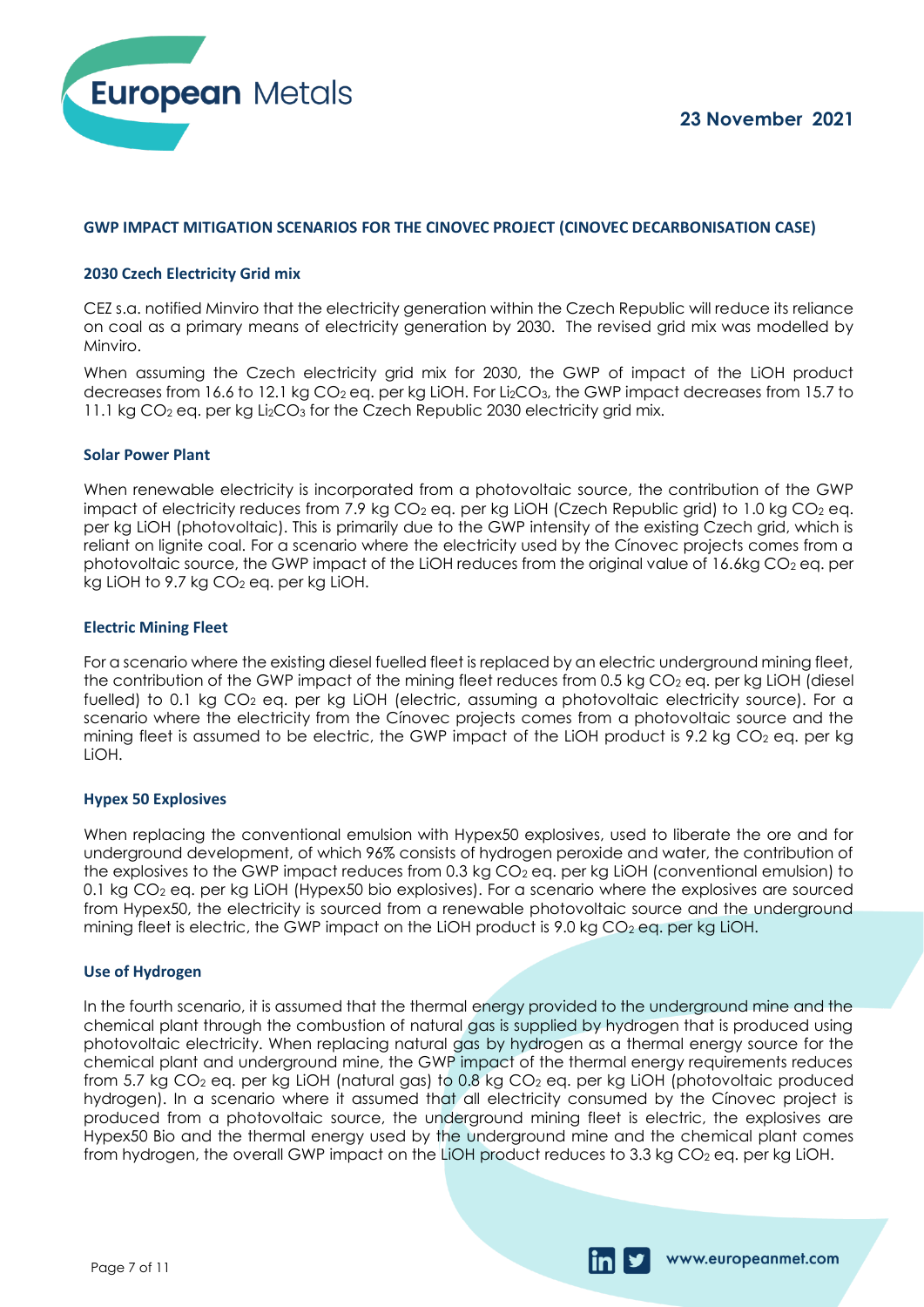

#### **Impact Mitigation scenario analysis**

The GWP impact of the decarbonisation scenarios on mining, concentrating, chemical refining and transport stage of the Cínovec project's LiOH product in the PFS case is shown in the waterfall chart contained below in Figure 7. When all four decarbonizing scenarios are utilised, the GWP impact reduces from  $16.6$  to  $3.3$  kg  $CO<sub>2</sub>$  eg. per kg LiOH.



Figure 7: Reduction in GWP of LiOH for Decarbonization Scenarios.

#### Source: Minviro

These four scenarios also have been investigated for Li<sub>2</sub>CO<sub>3</sub>. The GWP impact of the decarbonisation scenarios on mining, concentrating, chemical refining and transport stage of the Cínovec project's Li2CO<sup>3</sup> product in the PFS case is shown in the waterfall chart contained below in Figure 8. When all four decarbonizing scenarios are utilised, the GWP impact reduces from 15.7 to 2.8 kg CO<sub>2</sub> eq. per kg Li<sub>2</sub>CO<sub>3</sub>.

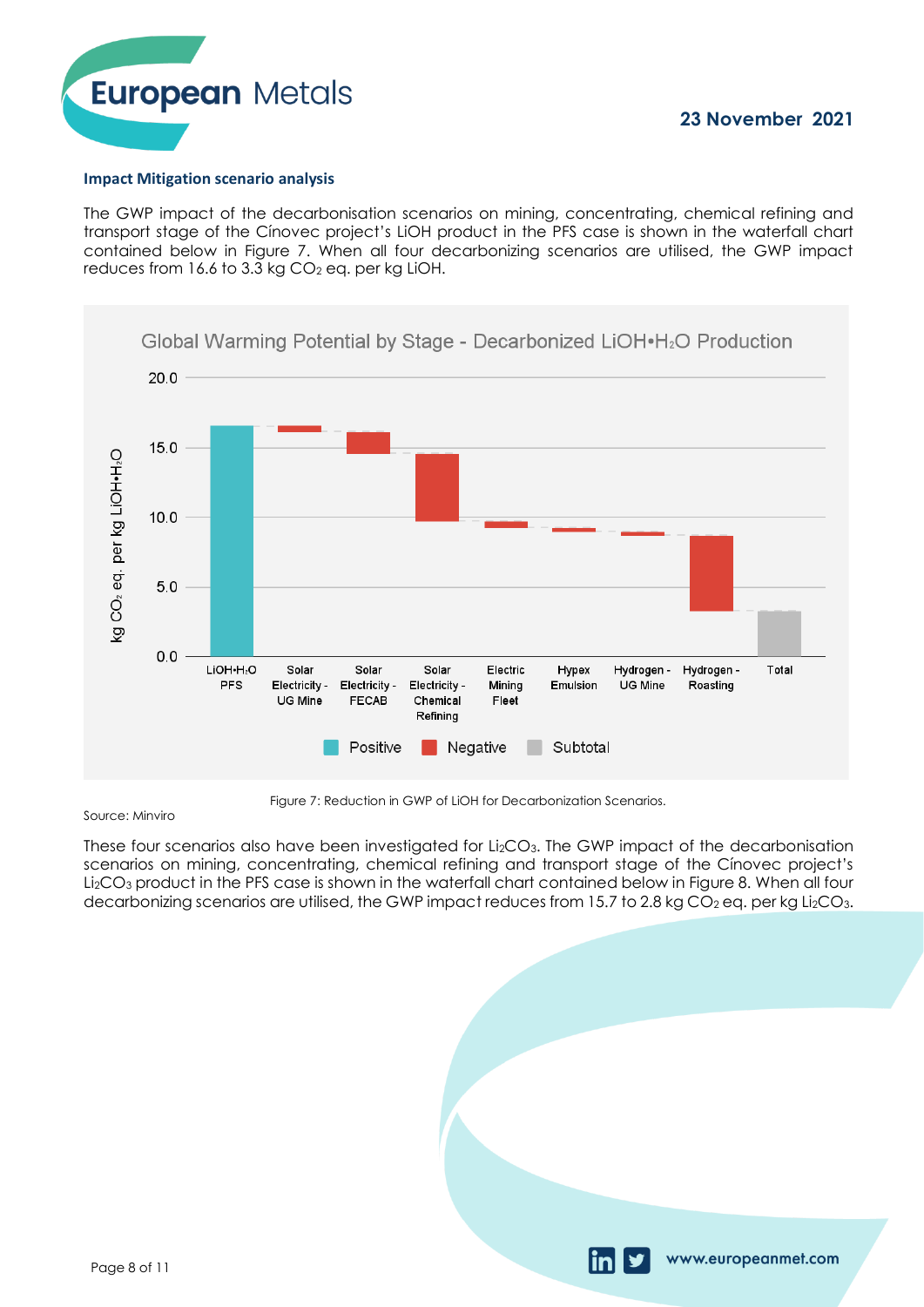



Global Warming Potential by Stage - Decarbonized Li<sub>2</sub>CO<sub>3</sub> Production

Figure 8: Reduction in GWP of Li2CO3 for Decarbonisation Scenarios. Source: Minviro

## **BACKGROUND INFORMATION ON CINOVEC**

#### **Cinovec Lithium/Tin Project**

Geomet s.r.o. controls the mineral exploration licenses awarded by the Czech State over the Cinovec Lithium/Tin Project. Geomet has been granted a preliminary mining permit by the Ministry of Environment and the Ministry of Industry. The company is owned 49% by EMH and 51% by CEZ a.s. through its wholly owned subsidiary, SDAS. Cinovec hosts a globally significant hard rock lithium deposit with a total Measured Mineral Resource of 53.3Mt at 0.47% Li2O and 0.08% Sn, Indicated Mineral Resource of 361.9Mt at 0.45% Li2O and 0.04% Sn and an Inferred Mineral Resource of 295Mt at 0.39% Li2O and 0.04% Sn containing a combined 7.39 million tonnes Li<sub>2</sub>CO<sub>3</sub> Equivalent and 263kt of tin (refer to the Company's ASX release dated 13 October 2021) **(Resource Upgrade at Cinovec Lithium Project).**

An initial Probable Ore Reserve of 34.5Mt at 0.65% Li2O and 0.09% Sn reported 4 July 2017 (**Cinovec Maiden Ore Reserve – Further Information**) has been declared to cover the first 20 years mining at an output of 22,500tpa of Li2CO<sup>3</sup> (refer to the Company's ASX release dated 11 July 2018) (**Cinovec Production Modelled to Increase to 22,500tpa of Li2CO3**).

This makes Cinovec the largest hard rock lithium deposit in Europe, the fourth largest non-brine deposit in the world and a globally significant tin resource.

The deposit has previously had over 400,000 tonnes of ore mined as a trial sub-level open stope underground mining operation.

In June 2019 EMH completed an updated Preliminary Feasibility Study, conducted by specialist independent consultants, which indicated a return post tax NPV of USD1.108B and an IRR of 28.8% and

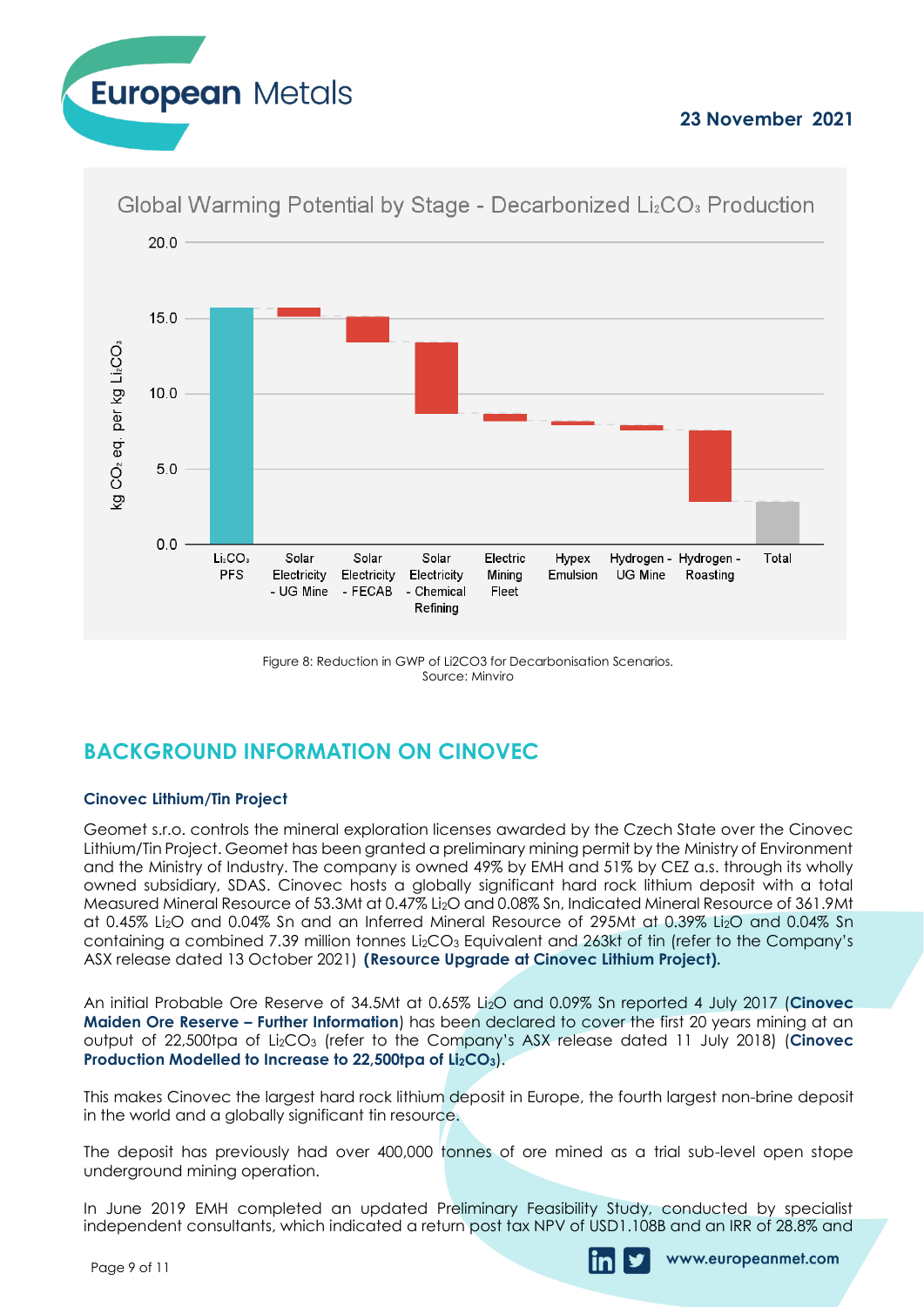

confirmed that the Cinovec Project is a potential low operating cost, producer of battery grade LiOH or battery grade Li<sub>2</sub>CO<sub>3</sub> as markets demand (refer Company's ASX release dated 17 June 2019). It confirmed the deposit is amenable to bulk underground mining. Metallurgical test-work has produced both battery grade LiOH and battery grade Li $_{2}CO_{3}$  in addition to high-grade tin concentrate at excellent recoveries. Cinovec is centrally located for European end-users and is well serviced by infrastructure, with a sealed road adjacent to the deposit, rail lines located 5 km north and 8 km south of the deposit and an active 22 kV transmission line running to the historic mine. As the deposit lies in an active mining region, it has strong community support.

The economic viability of Cinovec has been enhanced by the recent strong increase in demand for lithium globally, and within Europe specifically.

There are no other material changes to the original information and all the material assumptions continue to apply to the forecasts.

#### **CONTACT**

For further information on this update or the Company generally, please visit our website at [www.europeanmet.com](http://www.europeanmet.com/) or see full contact details at the end of this release.

#### **WEBSITE**

A copy of this announcement is available from the Company's website at www.europeanmet.com.

#### **ENQUIRIES:**

| <b>European Metals Holdings Limited</b><br>Keith Coughlan, Executive Chairman                                                                                                                                                                                                                                   | Tel: +61 (0) 419 996 333<br>Email: keith@europeanmet.com  |  |  |  |  |
|-----------------------------------------------------------------------------------------------------------------------------------------------------------------------------------------------------------------------------------------------------------------------------------------------------------------|-----------------------------------------------------------|--|--|--|--|
| Kiran Morzaria, Non-Executive Director                                                                                                                                                                                                                                                                          | Tel: +44 (0) 20 7440 0647                                 |  |  |  |  |
| Dennis Wilkins, Company Secretary                                                                                                                                                                                                                                                                               | Tel: +61 (0) 417 945 049<br>Email: dennis@europeanmet.com |  |  |  |  |
| <b>WH Ireland Ltd (Nomad &amp; Joint Broker)</b><br>James Joyce/ Darshan Patel<br>(Corporate Finance)<br>Harry Ansell/Jasper Berry (Broking)                                                                                                                                                                    | Tel: +44 (0) 20 7220 1666                                 |  |  |  |  |
| <b>Shard Capital (Joint Broker)</b><br>Damon Heath<br>Erik Woolgar                                                                                                                                                                                                                                              | Tel: +44 (0) 20 7186 9950                                 |  |  |  |  |
| <b>Blytheweigh (Financial PR)</b>                                                                                                                                                                                                                                                                               | Tel: +44 (0) 20 7138 3222                                 |  |  |  |  |
| Tim Blythe<br>Megan Ray                                                                                                                                                                                                                                                                                         |                                                           |  |  |  |  |
| <b>Chapter 1 Advisors (Financial PR - Aus)</b><br>David Tasker                                                                                                                                                                                                                                                  | Tel: +61 (0) 433 112 936                                  |  |  |  |  |
| The information contained within this announcement is considered to be inside information, for the<br>purposes of Article 7 of EU Regulation 596/2014, prior to its release. The person who authorised for the<br>release of this announcement on behalf of the Company was Keith Coughlan, Executive Chairman. |                                                           |  |  |  |  |